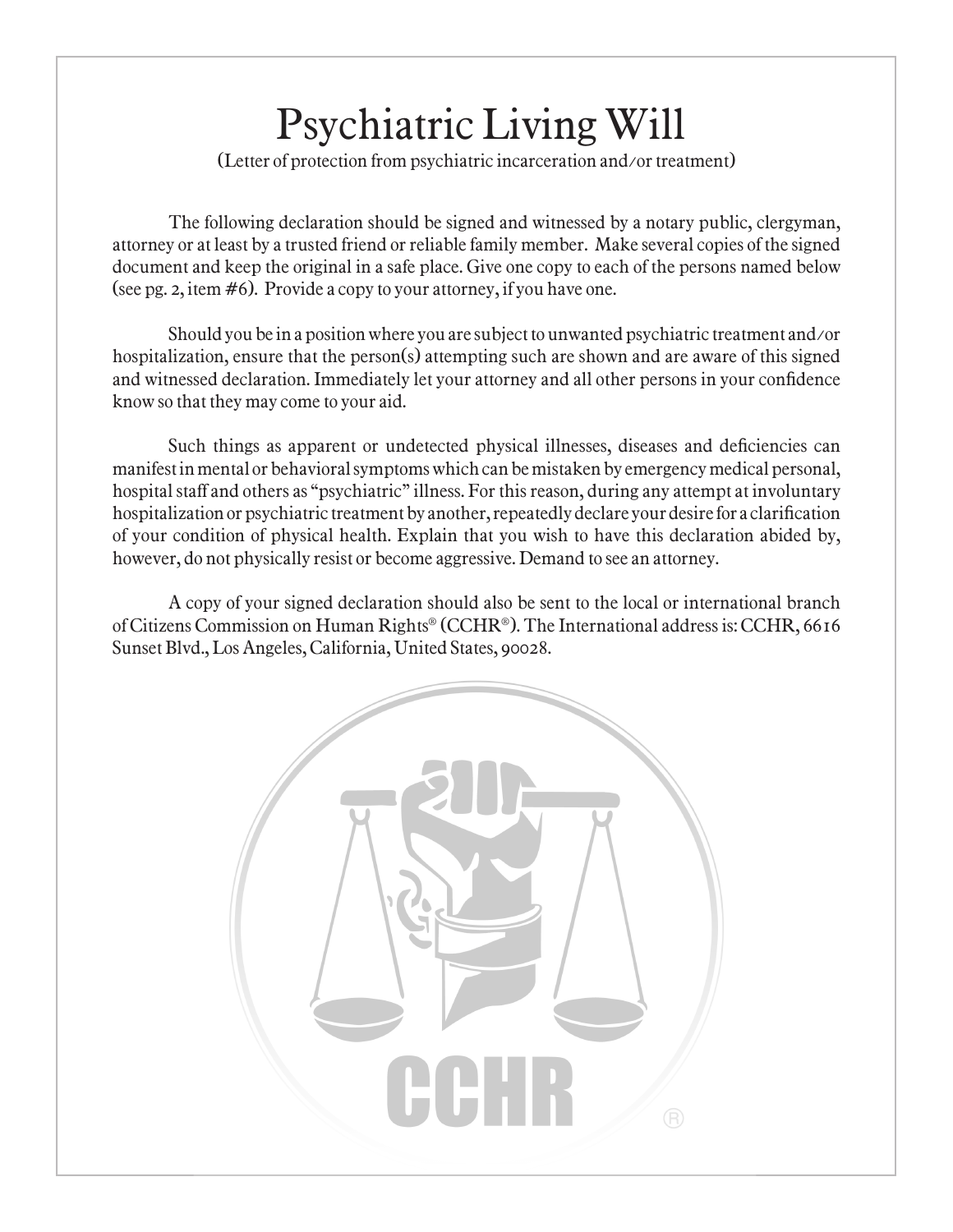## Psychiatric Living Will

(Advance Protective Directive)

|                                           | . born on |                                  |
|-------------------------------------------|-----------|----------------------------------|
| address                                   |           | , being of sound mind, willfully |
| and voluntarily make known the following: |           |                                  |

- 1. Under no circumstances should I be subjected to psychiatric hospitalization or psychiatric treatments or procedures including but not limited to the following:
	- Psychotropic drugs (substances which exert a mind-altering effect, including but not limited to antidepressants, antipsychotics, benzodiazepines, mood stabilizers and tranquilizers);
	- Psychosurgical or neurological operation such as lobotomy or leucotomy;
	- Convulsive treatments such as electroconvulsive therapy (also known as electroshock, shock treatment or ECT) and insulin shock;
	- Deep sleep treatment (narcosis, narcosynthesis, sleep therapy, prolonged narcosis, modified narcosis or neuroleptization);
- 2. I maintain my right not to have any psychiatric evaluation or diagnosis based upon the *Diagnostic* and Statistical Manual of Mental Disorders (DSM) as such diagnoses are unreliable. According to Allen Frances, who was chairman of the fourth edition of DSM, "There are no objective tests in psychiatry—no X-ray, laboratory, or exam finding that says definitely that someone does or does not have a mental disorder." ("Psychiatric Fads and Overdiagnosis," Psychology Today, 2 June 2010.) Additionally, the DSM system is not scientific. It's own editors state that "there is no assumption that each category of mental disorder is a completely discrete entity with absolute boundaries dividing it from other mental disorders or from no mental disorder." (DSM-IV, pg. xxii)

Such codes and descriptions should not be entered into my medical records as this unreliable and unscientific information will remain in my records and may wrongly influence any future medical treatment I might receive.

- 3. Involuntary hospitalization or commitment is a violation of my civil rights under U.S. Code, Title 42, Chapter 21 **§** 1983, Civil action for deprivation of rights. Lawsuits for involuntary commitment have resulted in verdicts of \$1 million or more against hospitals, doctors and other agencies and personnel:
	- Lund vs. Northwest Medical Center, (Case No. Civ. 1805-95, Court of Common Pleas, Venango County, PA, June 16, 2003), jury awarded \$1,100,000 million in damages.
	- Marion vs. LaFargue Case No. 00 Civ. 0840, 2004 WL 330239, U.S. District Court for the Southern District of New York, February 23, 2004), jury verdict of \$1,000,001 in damages.
	- Dick vs. Watonwan County (Case No. Civ. 4-82-1.16, U.S. District Court, District of Minnesota, April 11, 1983), more than \$1 million in damages awarded to plaintiff.